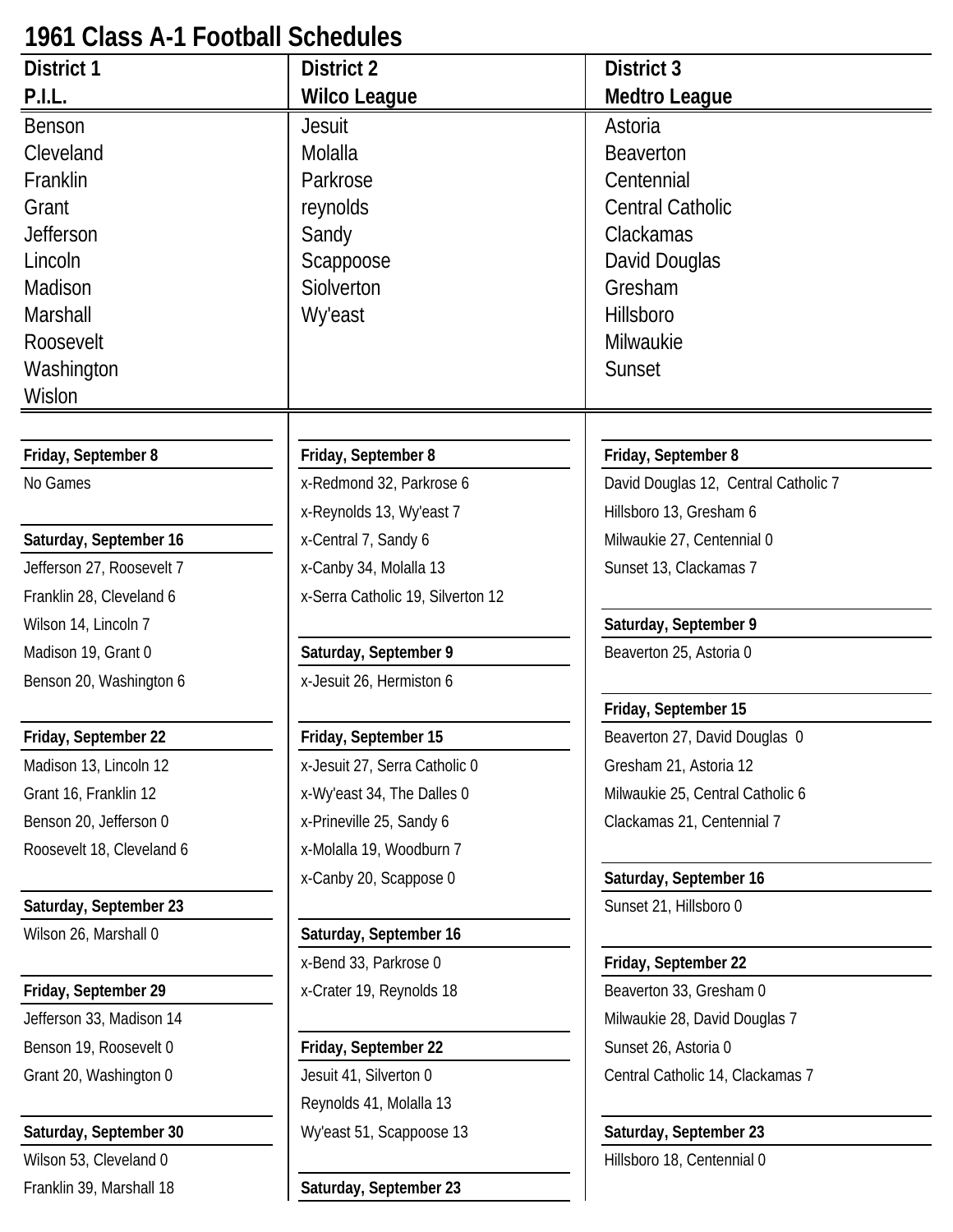Franklin 26, Washington 13 Parkrose 33, Molalla 0 Centennial 20, Astoria 7

Lincoln 50, Cleveland 7

Wilson 40, Washington 0 Wy'east 31, Parkrose 7 Sunset 12, Centennial 6

Jefferson 12, Lincoln 6 **Friday, October 20**

Marshall 14, Cleveland 7 **Friday, October 27** 

Roosevelt 20, Marshall 13 Wy'east 27, Molalla 0 Jeffersn 25, Lincoln 0 Scappoose 7, Sandy 0 **Friday, October 27** Wilson 13, Madison 6 Beaverton 13, Hillsboro 0

Cleveland 46, Washington 7 Scappoose 32, Molalla 7

Wilson 51, Roosevelt 6 Jefferson 13, Grant 7 **Friday, November 3** Lincoln 14, Washington 13 **Hillsboro 19, Astoria 0** 

Parkrose 12, Sandy 6 **Friday, September 29**

# Madison 19, Marshall 6 **Friday, September 29** Sunset 20, Gresham 14

**Saturday, October 7** Wy'east 42, Silverton 0

**Friday, October 13 Parkrose 7, Scappoose 0 Gresham 7, Centennial 6** Cresham 7, Centennial 6

Benson 21, Franklin 6 **Jesuit 19, Wy'east 0 Friday, October 20** Grant 14, Lincoln 0 Reynolds 26, Parkrose 2 Clackamas 0, Hillsboro 0 (tie) Washington 20, Roosevelt 0 Sandy 27, Molalla 12 Sunset 28, Central Catholic 0 Silverton 12, Scappoose 12 (tie) Milwaukie 33, Astoria 0

Jesuit 31, Reynolds 7 **Saturday, October 21**

Jesuit 19, Parkrose 0 Clackamas 18, Astoria 7 Reynolds 12, Wy'east 6 **Saturday**, October 28

**Friday, October 6 Beaverton 28, Milwaukie 7 Beaverton 28, Milwaukie 7** Lincoln 27, Roosevelt 6 **Jesuit 25, Sandy 6** David Douglas 7, Clackamas 6 Reynolds 55, Scappoose 0 Hillsboro 20, Central Catholic 7

### Grant 19, Wilson 18 **Friday, October 6**

Benson 32, Cleveland 0 **Friday, October 6** Benson 33, Sunset 7 Jesuit 46, Molalla 7 Milwaukie 26, Clackamas 0 Benson 0, Madison 0 (tie) <br>
University 25, Sandy 0 David Douglas 7, Hillsboro 7 (tie) Jefferson 20, Franklin 13 Reynolds 28, Silverton 6 Central Catholic 0, Astoria 0 (tie)

### **Friday, October 13 Friday, October 13**

**Saturday, October 14 Jesuit 35, Scappoose 13** Beaverton 18, Clackamas 6 Grant 40, Marshall 12 **Reynolds 40, Sandy 13** Milwaukie 23, Hillsboro 21 Silverton 46, Molalla 19 **Central Catholic 27, Gresham 12 Friday, October 20 David Douglas 19, Astoria 7 David Douglas 19, Astoria 7** 

**Saturday, October 21 David Douglas 18, Gresham 14** David Douglas 18, Gresham 14

**Friday, October 27 Silverton 6, Parkrose 0 Beaverton 39, Centennial 7** Beaverton 39, Centennial 7

Grant 9, Benson 0 **Friday, November 3** Centennial 12, Central Catholic 0 **Saturday, October 28 Sandy 13, Silverton 7** Milwaukie 14, Gresham 0

**Friday, November 3 David Douglas 25, Sunset 14** 

Madison 0, Franklin 0 (tie) and Equipment of the state of the Beaverton 20, Central Catholic 0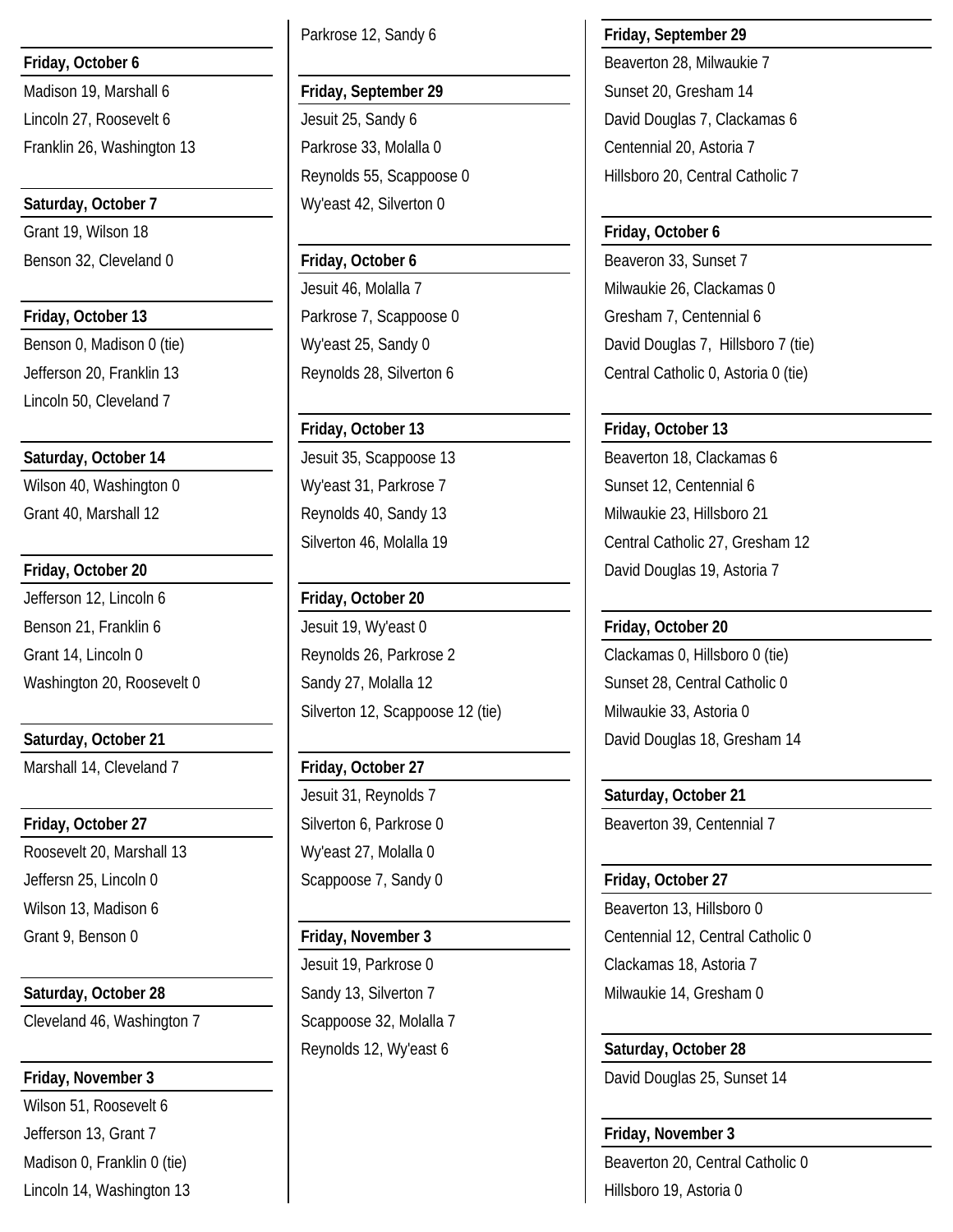|                                    |                                   | David Douglas 13, Centennial 0                             |
|------------------------------------|-----------------------------------|------------------------------------------------------------|
| Saturday, November 4               |                                   | Clackamas 7, Gresham 6                                     |
| Benson 28, Marshall 6              |                                   | Milwaukie 14, Sunset 13                                    |
| Friday, November 10                |                                   |                                                            |
| Lincoln 7, Franklin 6              |                                   |                                                            |
| Madison 14, Roosevelt 0            |                                   |                                                            |
| Washington 20, Marshall 0          |                                   |                                                            |
| Cleveland at Jefferson (cancelled) |                                   |                                                            |
| District 4                         | <b>District 5</b>                 | District 6                                                 |
| <b>Tualatlin Yamhill Valley</b>    | Midwestern League                 | <b>Southern Oregon Conference</b>                          |
|                                    |                                   |                                                            |
| <b>Dallas</b>                      | <b>Cottage Grove</b>              | <b>Ashl</b> and                                            |
| <b>Forest Grove</b>                | Marshfield                        | Crater                                                     |
| Lake Oswego                        | North Bend                        | <b>Grants Pass</b>                                         |
| McMinnville                        | North Eugene                      | <b>Klamath Falls</b>                                       |
| Newberg                            | Roseburg                          | Medford                                                    |
| Oregon City                        | South Eugene                      |                                                            |
| St. Helens                         | Springfield                       |                                                            |
| Tigard                             | Thurston                          |                                                            |
| Tillamook                          | Willamette                        |                                                            |
| West Linn                          |                                   |                                                            |
|                                    |                                   |                                                            |
| Friday, September 8                | Friday, September 8               | Friday, September 8                                        |
| McMinnville 33, west Linn 0        | x-Corvallis 13, North Eugene 6    | x-Roseburg 15, Grants Pass 0                               |
| Tigard 26, Forest Grove 14         | x-South Eugene 31, Willamette 0   | x-Ashland 13, Phoenix 0                                    |
| Dllas 7, St. Helens 6              | x-Springfield 19, Cottage Grove 0 | x-Klamath Falls 14, Marshfield 6                           |
| Oregon City 0, Tillamook 0 (tie)   | x-Roseburg 15, Grants Pass 0      | x-Crater 20, Eagle Point 7                                 |
| Newberg 28, Lake Oswego 14         | x-North Bend 26, Reedsport 0      | x-Medford 35, The Dalles 12                                |
| Friday, September 15               | x-Klamath Falls 14, Marshfield 6  |                                                            |
| West Linn 13, Tigard 6             | Saturday, September 9             | Friday, September 15<br>x-Ashland 0, Redding 9(CA) 0 (tie) |
| St. Helens 41, Forest Grove 19     | x-Albany 26, Thurston 0           | x-North Bend 7, Grants Pass 0                              |
| Dallas 12, Oregon City 7           |                                   | x-North Salem 13, Klamath Falls 12                         |
| Tillamook 20, Newberg 13           | Friday, September 15              |                                                            |
| McMinnville 18, Lake Oswego 0      | x-North Eugene 26, Willamette 0   | Saturday, September 16                                     |
|                                    | x-Cottage Grove 21, Thurston 0    | x-Crater 19, Reynolds 18                                   |
| Friday, September 22               | Roseburg 7, Springfield 6         | x-Medford 13, Marshfield 7                                 |
| St. Helens 28, West Linn 14        | x-North Bend 7, Grants Pass 0     |                                                            |
| Forest Grove 26, Oregon City 25    |                                   | Friday, September 22                                       |
| Newberg 20, Dallas 20 (tie)        | Saturday, September 16            | Klamath Falls 34, Ashland 0                                |
| McMinnville 20, Tillamook 7        | x-Medford 13, Marshfield 7        | x-Crater 25, Coquille 7                                    |
| Tigard 12, Lake Oswego 9           |                                   | x-Marshfield 6, Grants Pass 0                              |
|                                    | Friday, September 22              | x-Medford 33, Red Bluff (CA) 7                             |
| Friday, September 29               | Roseburg 20, N orth Eugene 0      |                                                            |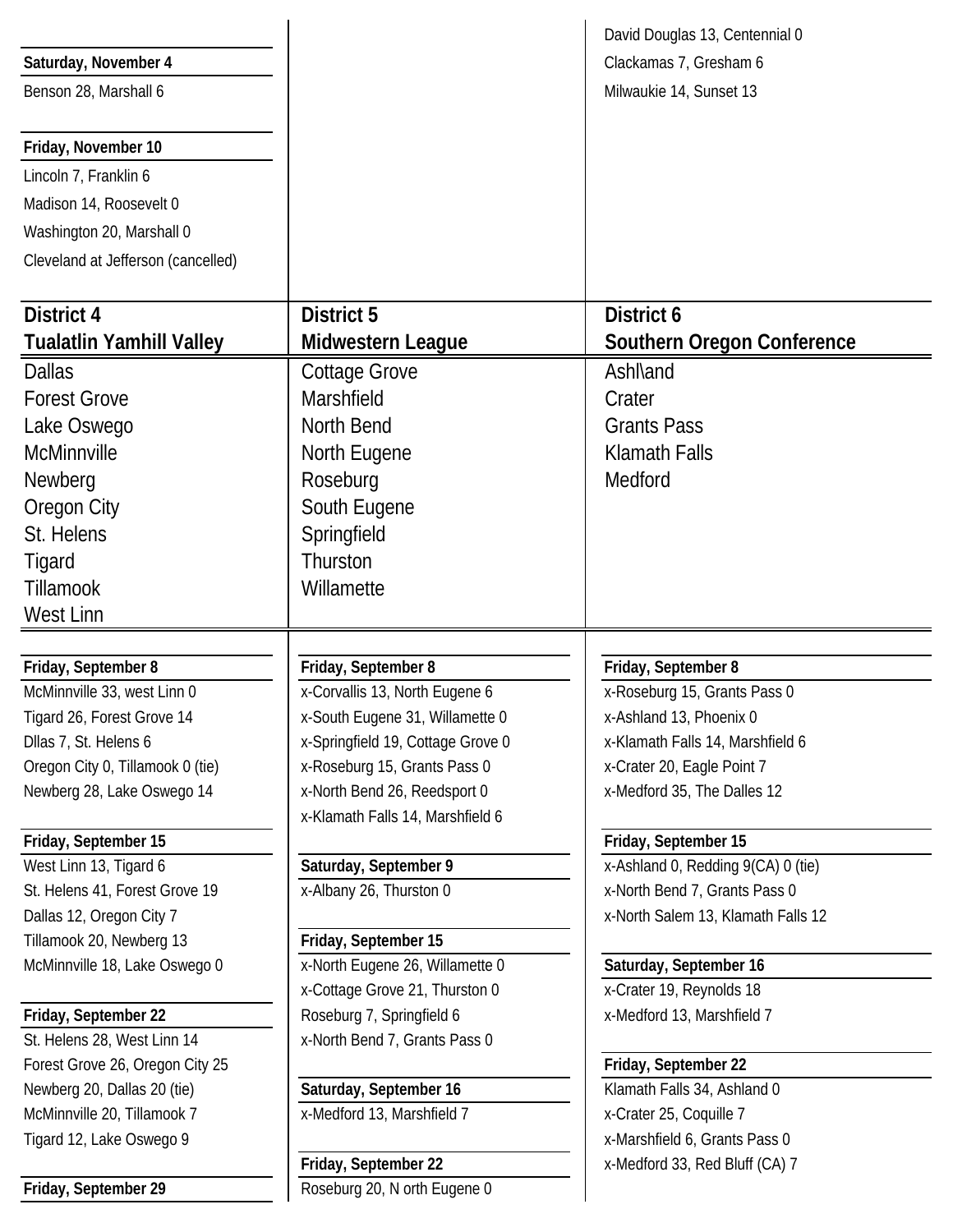St. Helens 21, Lake Oswego 7 and the state of the state of the state of the state of the state of the state of the state of the state of the state of the state of the state of the state of the state of the state of the sta

Tillamook 20, Lake Oswego 6 **Friday, October 13** 

West Linn 13, Lake Oswego 7 and 12 Klamath Falls 7, Medford 6 Newberg 13, St. Helens 6 **Friday, October 6** 

Tillamook 32, Forest Grove 0 **Friday, October 13**

Tillamook 14, West Linn 7 **Saturday, October 14** Medford 13, Grants Pass 7 Lake Oswego 20, Forest Grove 6 Marshfield 27, Thurston 6 McMinnville 26, Dallas 20 Newberg 13, Oregon City 7 **Friday, October 20** St. Helens 20, Tigard 14 Thurston 33, North Eugene 25

West Linn 7, Newberg 0 x-Cottage Grove 12, Reedsport 7 McMinnville 32, Forest Grove 19 Roseburg 13, Marshfield 7 Dallas 20, Tigard 0 Tillamook 32, St. Helens 6 **Friday, October 27**

West Linn 6, Forest Grove 6 (tie) x-South Euigene 13, Cottage Grove 6 **Friday, September 29** Newberg 14, McMinnville 7 x-Willametgte 0, Thurston 0 (tie) x-Crater 13, Ashland 7 Tillamook 7, Dallas 6 North Bend 26, Springfield 18 x-Grants Pass 25, Del Norte (CA) 0 Tigard 12, Oregon City 0 | x-Marshfield 6, Grants Pass 0 | x-Klamath Falks 27, Eureka (CA) 14

### **Friday, September 29**

**Friday, October 6 Friday, October 6 Friday, October 6 Friday, October 6 Friday, October 6** Dallas 0, West Linn 0 (tie) Marshfield 33, South Eugene 7 x-Yreka (CA) 1, Ashland 0 (forfiet (20-20 tie) St. Helens 28, Oregon City 6 Roseburg 47, Thurston 0 Medford 49, Crater 0 Newberg 27, Forest Grove 13 | x-Lebanon 27, Willamette 12 | Grants Pass 13, Klamath Falls 7 Tigard 13, McMinnville 7 x-Cottage Grove 0, Myrtle Point 0 (tie)

### Saturday, September 30 Grants Pass 6, Ashland 0 **Friday, October 13** X-North Bend 14, Coquille 12 X-Crater 27, Yreka (CA) 7

Dallas 26, Forest Grove 13 Marhsfield 20, North Eugene 6 **Friday, October 20** Tillamook 25, Tigard 6 **X** x-Cottage Grove 6, Willamette 0 Grants Pass 34, Crater 7

Newberg 14, Tigard 0 **North Bend 19, North Eugene 14 Friday, October 27** Dallas 45, Lake Oswego 0 Springfield 28, South Eugene 6 Medford 14, Ashland 0 West Linn 20, Oregon City 7 X-Willamette 7, Oakridge 0 Klamath Falls 58, Crater 7 McMinnville 45, St. Helens 19 | x-Sweet Home 12, Cottage Grove 7 x-Roseburg 13, North Salem 7 **Friday, November 3**

North Bend 19, South Eugene 14 **Friday, November 3** X-Klamath Falls 20, Springfield 14

Lake Oswego 15, Oregon City 14 x-North Eugene 14, Cottage Grove 6 Roseburg 26, South Eugene 0 North Bend 32, Thurston 7 Springfield 6, Marshfield 2 x-Willamette 27. Pleasant Hill 0

### **Friday, November 3**

South Eugene 14, North Eugene 7 Springfield 24, Thurston 0

McMinnville 28, Oregon City 7 South Eugene 28, Thurston 6 x-Ashland 20, Del Norte (CA) 12 Roseburg 21, North Bend 6 x-Klamath Falls 20, Springfield 14 **Friday, October 20 Friday, October 20 X-Arcata (CA) 13, Medford 0** 

**Friday, October 27** Crater 19, Ashland 6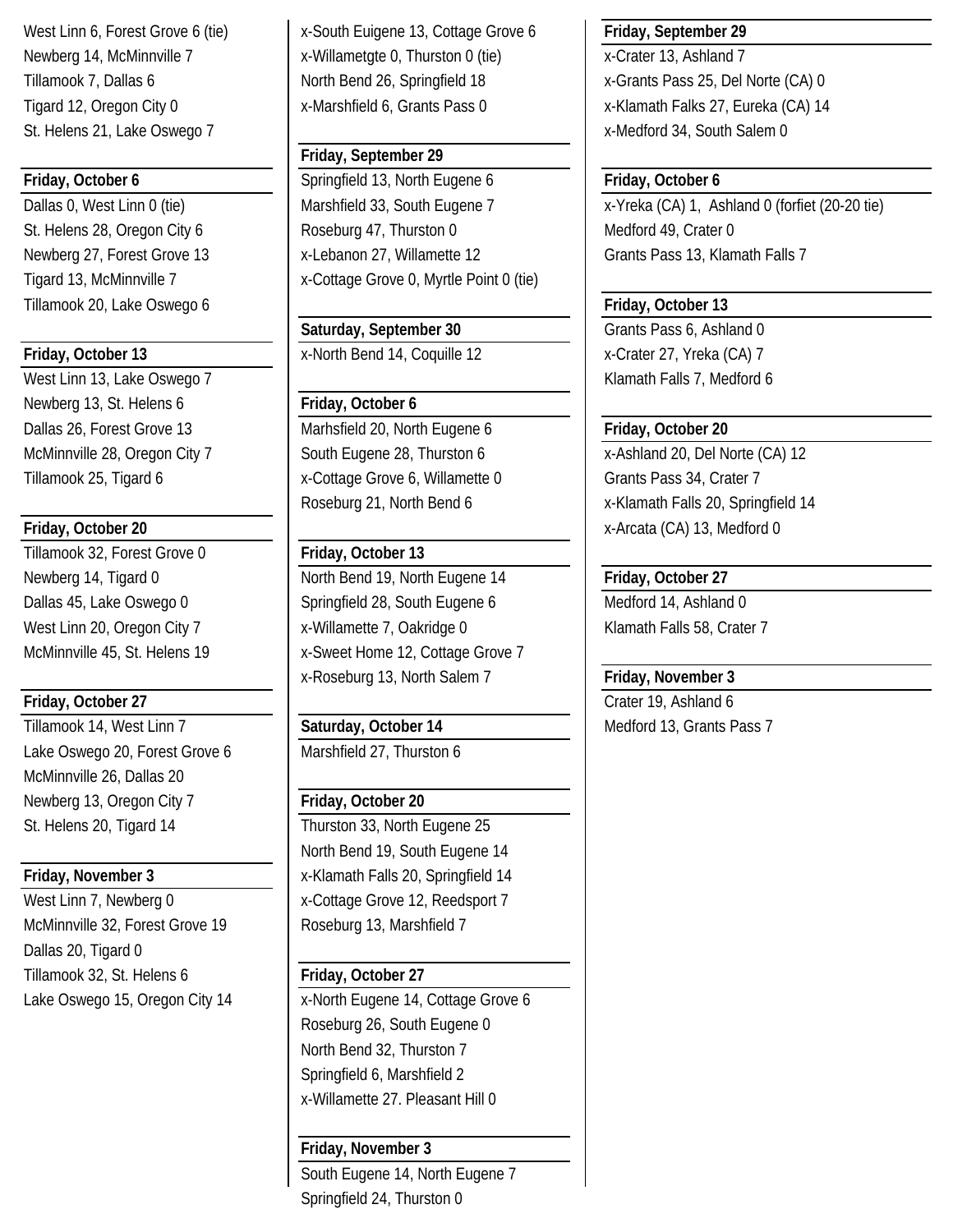x-Roseburg 20, Cottage Grove 0 Marshfield 28, North Bend 13 x-Willamette 25, St. Francis 0

### **Friday, November 10**

x-Springfield 34, Willamette 6

| District 7                                                | <b>District 8</b>                                                 |  |
|-----------------------------------------------------------|-------------------------------------------------------------------|--|
| <b>Intermountain Conference</b>                           | <b>Valley League</b>                                              |  |
| <b>Baker</b>                                              | Albany                                                            |  |
| <b>Bend</b>                                               | Corvallis                                                         |  |
| <b>Hermiston</b>                                          | Lebanon                                                           |  |
| La Grande                                                 | North Salem                                                       |  |
| Ontario                                                   | South Salem                                                       |  |
| Pendleton                                                 | <b>Sweet Home</b>                                                 |  |
|                                                           |                                                                   |  |
| Prineville                                                |                                                                   |  |
| Redmond                                                   |                                                                   |  |
| The Dalles                                                |                                                                   |  |
|                                                           |                                                                   |  |
| Friday, September 8                                       | Friday, September 8                                               |  |
| x-Ontario 21, Baker 13                                    | x-Corvallis 13, North Eugene 6<br>x-North Salem 28, South Salem 6 |  |
| x-Medford 35, The Dalles 12<br>x-Lebanon 13, Prineville 0 | x-Lebanon 13, Prineville 0                                        |  |
| x-Redmond 32, Parkrose 6                                  |                                                                   |  |
| x-Pendleton 7, Mac-Hi 0                                   | Saturday, September 9                                             |  |
|                                                           | x-Albany 28, Thurston 6                                           |  |
| Saturday, September 9                                     |                                                                   |  |
| x-Jesuit 26, Hermiston 6                                  | Friday, September 15                                              |  |
| x-Bend 14, Madras 8                                       | Corvallis 34, Albany 19                                           |  |
|                                                           | x-North Salem 13, Klamath Falls 12                                |  |
| Friday, September 15                                      | x-South Salem 15, Kelso (WA) 0                                    |  |
| x-Baker 6, La Grande 0                                    | Sweet Home 21, Lebanon 13                                         |  |
| x-Hermiston 25, Mac-Hi 7                                  |                                                                   |  |
| x-Wy'east 34, The Dalles 0                                | Friday, September 22                                              |  |
| x-Prineville 25, Sandy 6                                  | Albany 20, Lebanon 7                                              |  |
| x-Redmond 9, Madras 7                                     | Corvallis 13, South Salem 12                                      |  |
| x-Pendleton 7, Nampa (ID) 0                               | North Salem 22, Sweet Home 0                                      |  |
| x-Ontario 39, Parma (ID) 7                                |                                                                   |  |
|                                                           | Friday, September 29                                              |  |
| Saturday, September 16                                    | North Salem 40, Albany 12                                         |  |
| x-Bend 33, Parkrose 0                                     | Corvallis 40, Sweet Home 18                                       |  |
|                                                           | x-Medford 34, South Salem 0                                       |  |
| Friday, September 22                                      | x-Lebanon 27, Willamette 12                                       |  |
| Redmond 14, La Grande 12                                  |                                                                   |  |
| Pendleton 21, The Dalles 0                                | Friday, October 6                                                 |  |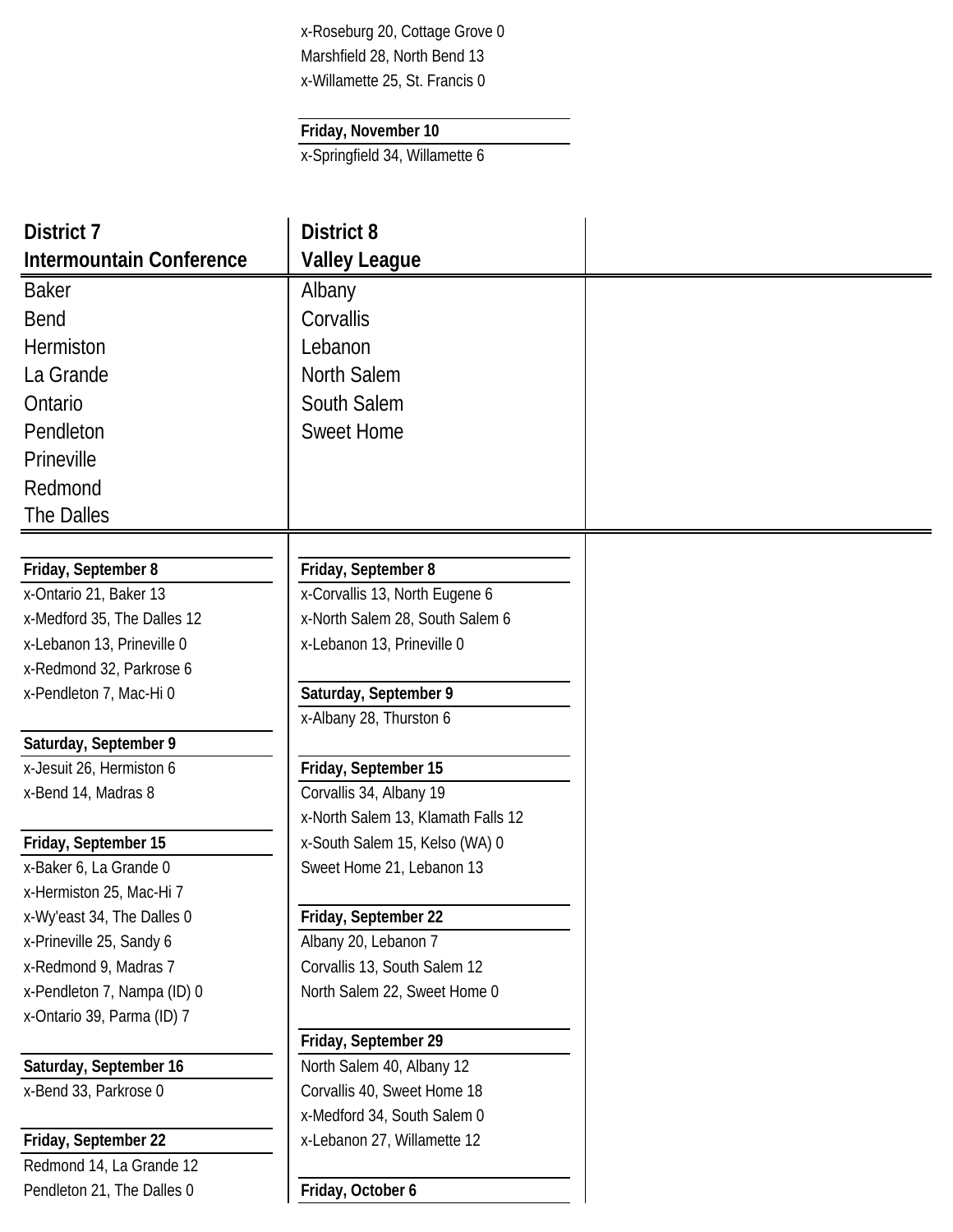Prineville 20, Hermiston 20 (tie) Albany 42, Lebanon 7 Caldwell (ID) 19, Ontario 14 North Salem 26, Corvallis 7

**Saturday, September 23**

The Dalles 21, Hermiston 14 Baker 34, Redmond 6 **Friday, October 20** x-Ontario 33, Nyssa 7 South Salem 21, Lebanon 6

Pendleton 40, La Grande 0 Redmond 34, The Dalles 14 **Friday, October 27** Bend 21, Prineville 6 Alnany 28, Sweet Home 7

### **Friday, October 13**

La Grande 25, The Dalles 13 **Friday, November 3** Prineville 7, Baker 6 Corvallis 40, Albany 20 Bend 41, Hermiston 0 Lebanon 13, Sweet Home 7 Ontario 32, Weiser (ID) 7

### **Friday, October 20**

Baker 9, The Dalles 7 Prineville 19, La Grande 6 Redmond 13, Hermiston 0 x-Mac-Hi 20, Ontario 0

**Saturday, October 21**

Pendleton 7, Bend 0

### **Friday, October 27**

La Grande 26, Hermiston 13 Prineville 13, Redmond 7 Pendleton 14, Baker 0 Bend 26, The Dalles 18 x-Ontario 40, Payette (ID) 19

### **Friday, November 3**

La Grande 7, Baker 6 Pendleton 19, Hermiston 0 Prineville 20, The Dalles 6

Sweet Home 13, South Salem 0

### Bend 20, Baker 0 **Friday, October 13**

South Salem 27, Albany 27 (tie) **Friday, September 29** Corvallis 21, Lebanon 12 Pendleton 14, Prineville 0 | x-Roseburg 13, North Salem 7

Bend 13. La Grande 0 Corvallis 19, Sweet Home 13

### **Friday, October 6 Saturday, Ocotber 21**

Baker 32, Hermiston 6 North Salem 45, Albany 0

x-Vale 19, Ontario 0 Corvallis 6, South Salem 0 North Salem 27, Lebanon 6

Pendleton 20, Redmond 6 North Salem 25, South Salem 6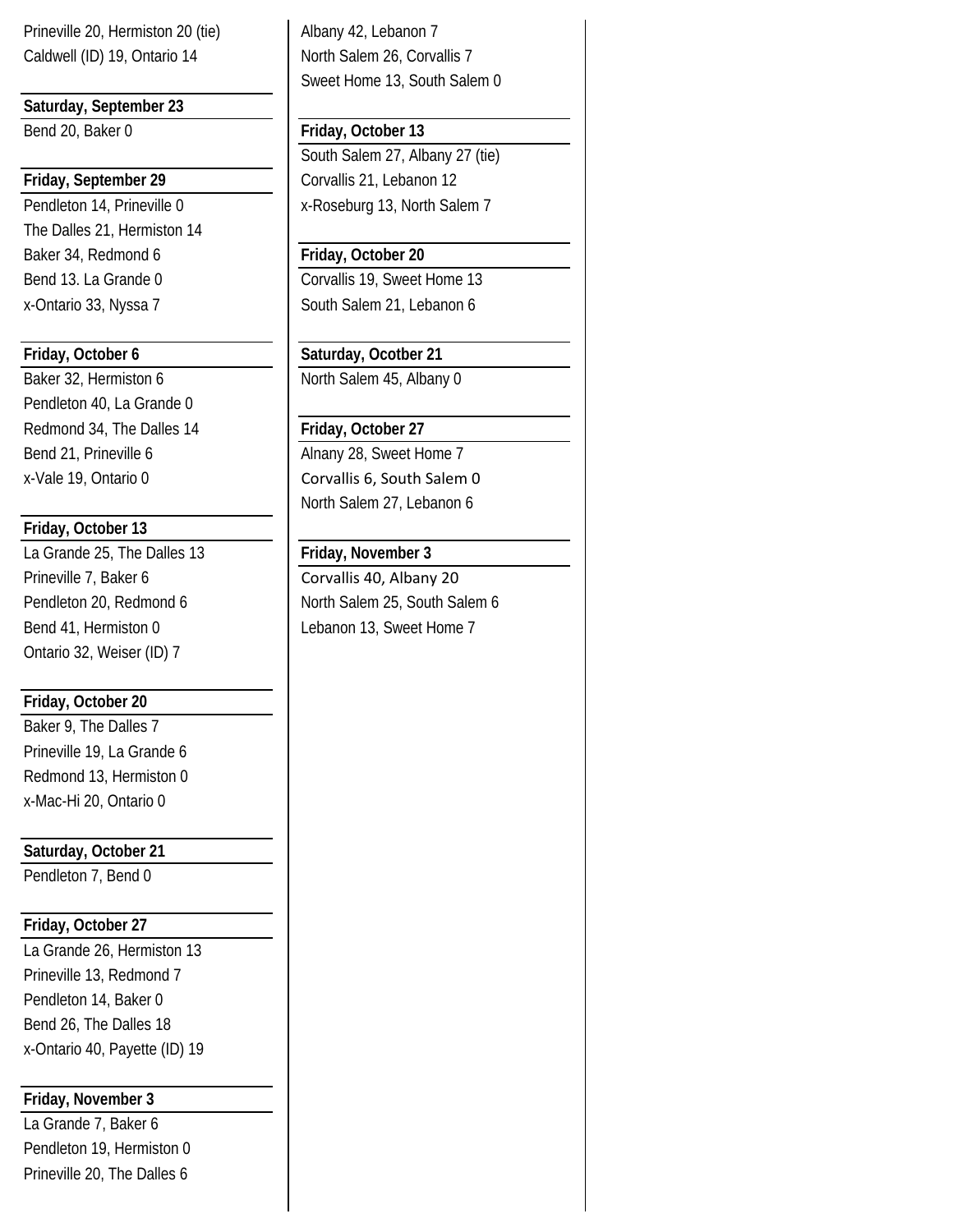| Saturday, November 4              |                               |                               |
|-----------------------------------|-------------------------------|-------------------------------|
| Redmond 21, Bend 6                |                               |                               |
| x-Ontario vs. Meridan (ID)        |                               |                               |
|                                   |                               |                               |
|                                   |                               |                               |
| 1961 Class A-2 Football Schedules |                               |                               |
| District 1                        | <b>District 2</b>             | <b>District 3</b>             |
| Cowapa League                     | Yawama League                 | <b>Coast League</b>           |
| <b>Banks</b>                      | Amity                         | Mapleton                      |
| Clatskanie                        | Dayton                        | Newport                       |
| Concordia                         | <b>Nestucca</b>               | Reedsport                     |
| Estacada                          | Philomath                     | <b>Siuslaw</b>                |
| <b>Hood River</b>                 | Salem Academy                 | Taft                          |
| Neah-Kah-Nie                      | Sheridan                      | Toledo                        |
| <b>North Catholic</b>             | Sherwood                      | Waldport                      |
| Rainier                           | Willamina                     |                               |
| Seaside                           | Yamhill                       |                               |
| Vernonia                          |                               |                               |
| Warrenton                         |                               |                               |
|                                   |                               |                               |
| Friday, September 8               | Friday, September 8           | Friday, September 8           |
| Hood River 20, Banks 0            | Willamina 38, Salem Academy 0 | x-North Bend 26, Reedsport 0  |
| Vernonia 39, Clatskanie 0         | Amity 48, Nestucca 0          | x-Gold Beach 32, Waldport 0   |
| Seaside 41, Concordia 14          | Yamhill 27, Sheridan 6        | x-Taft 26, Siletz 0           |
| Rainier 9, Estacada 7             | Sherwood 36, Dayton 7         | x-Toledo 20, Newport 7        |
| North Catholic 24, Neah-Kah-Nie 6 | x-Mapleton 33, Philomath 13   | x-Mapleton 33, Philomath 13   |
| Friday, September 15              | Friday, September 15          | Saturday, September 9         |
| Seaside 40, Clatsaknie 0          | Amity 41, Salem Academy 0     | x-Elmira 33, Siuslaw 13       |
| Estacada 9, North Catholic 0      | Willaminia 40, Sheridan 7     |                               |
| Vernonia 21, Hood River 0         | Sherwood 26, Nestucca 7       | Friday, September 15          |
|                                   | Yamhill 39, Philomath 6       | x-Coquille 34, Reedsport 13   |
| Saturday, September 15            | x-Wasco County 13, Dayton 2   | x-Cascade 26, Waldport 0      |
| Rainier 13, Banks 6               |                               | x-Gold Beach 15, Taft 7       |
| Concordia 27, Neah-Kah-Nie 6      | Friday, September 22          | x-Myrtle Point 50, Siuslaw 0  |
|                                   | Willamina 32, Philomath 0     | x-Bandon 26, Toledo 0         |
| Friday, September 22              | Sherwood 34, Salem Academy 13 | x-Newport 24, Junction City 0 |
| Banks 44, Clatskanie 9            | Amity 26, Sheridan 0          | x-Mapleton 20, Pacific 0      |
| Estacada at Neah-Kah-Nie          | Nestucca 13, Dayton 12        |                               |
| Rainier 14, Hood River 6          | x-Yamhill 49, Waldport 14     | Friday, September 22          |
| Toledo (WA) 27, Warrenton 0       |                               | Mapleton 27, Siuslaw 13       |
|                                   | Friday, September 29          | Reedsport 28, Toledo 0        |
| Saturday, September 23            | Sheridan 7, Sherwood 7 (tie)  | Newport 40, Taft 21           |
| Seaside 28, North Catholic 0      | Amity 26, Philomath 19        | x-Yamhill 49, Waldport 14     |
| Vernonia 13, Concordia 7          | Daytopn 12, Salem Academy 0   |                               |
|                                   | Yamhill 12, Willamina 7       | Friday, September 29          |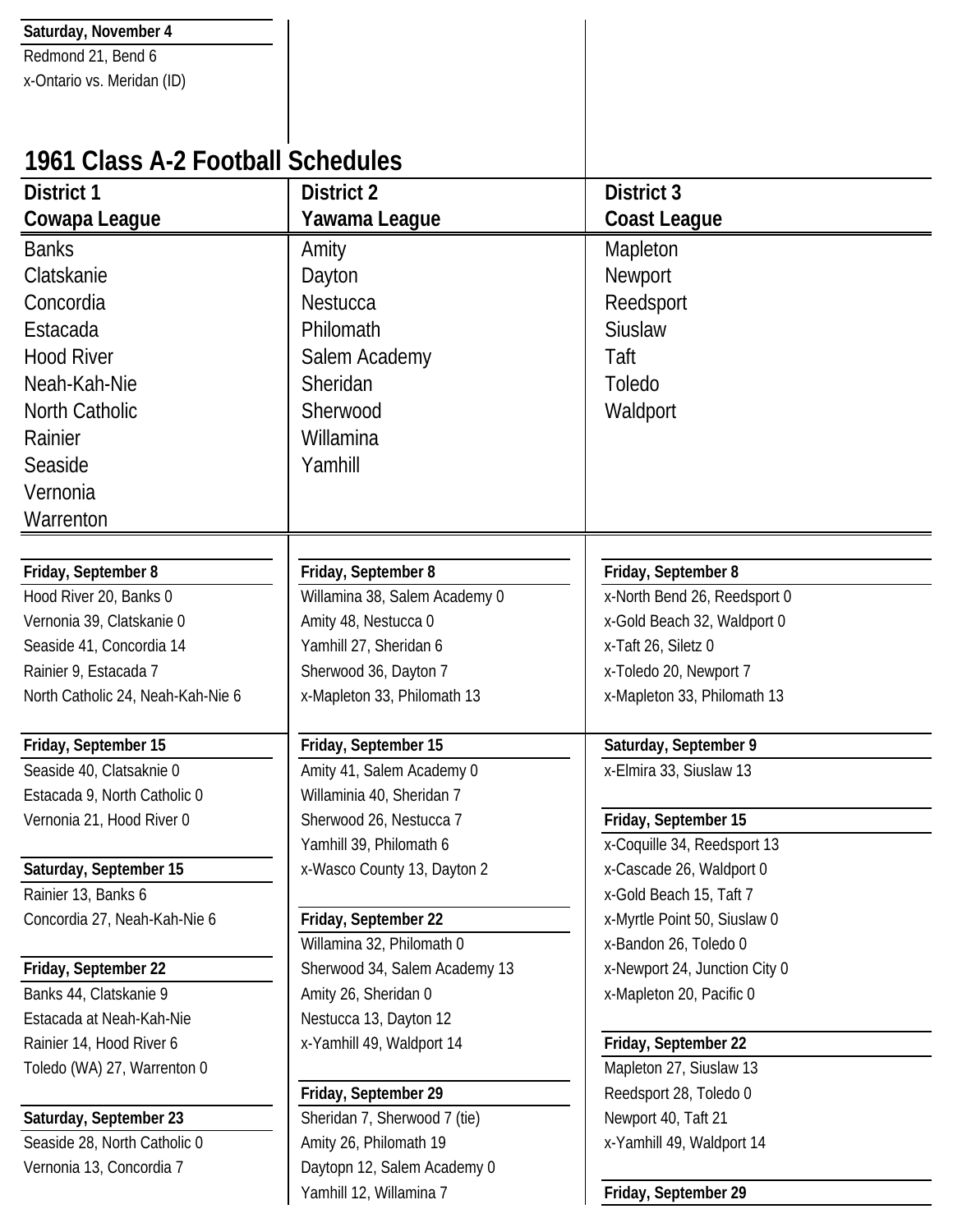Rainier 40, Clatskanie 0 **Reedsport 14. Taft 6** Reedsport 14. Taft 6 Seaside 59, Neah-Kah-Nie 0 Sherwood 7, Philomath 6

Concordia 19, Banks 6 **Friday, October 6**

**Friday, October 6 Philomath 7, Dayton 7 (tie)** Taft 20, Mapleton 18 Clatskanie at North Catholic **Vamhill 13, Sherwood 6** x-Newport 20, Drain 14 Hood River 26, Neah-Kah-Nie 2 Nestucca 19, Sheridan 6 Toledo 33, Siuslaw 7 Seaside 6, Rainier 0 Amity 25, Willamina 13

**Saturday, October 7 Friday, October 20** Taft 20, Siuslaw 0

Hood River 39, Clatskanie 0 **Friday, October 20** Rainier 25, Concordia 0 **Friday, October 27** Siuslaw 18, Waldport 13

**Saturday, October 14** Sherwood 24, Amity 12 x-Till. Catholic 12, Warrenton 12 (tie) **Friday, October 27** North Catholic 60, Banks 0 **Friday, November 3** Reedsport 27, Mapleton 6

**Friday, October 20** Toledo 19, Waldport 7 Yamhill 41, salem Academy 6 Toledo 19, Waldport 7 Seaside 46, Banks 0 Amity 46, Dayton 0 x-Taft 26, Powers 0 Vernonia 12, Estacada 6 Sheridan 13, Philomath 0 North Catholic 26, Hood River 13 x-Mapleton 26, Sherwood 19 **Friday, November 3** Rainier 40, Neah-Kah-Nie 9 and 1 and 1 and 1 and 2 and 2 and 2 and 2 and 2 and 2 and 2 and 2 and 2 and 2 and 2 and 2 and 2 and 2 and 2 and 2 and 2 and 2 and 2 and 2 and 2 and 2 and 2 and 2 and 2 and 2 and 2 and 2 and 2 and

Saturday, October 21 **Network** 1 Waldport 39, Taft 7

Concordia 34, Clatskanie 6

**Friday, October 27**

Estacada 39, Clatskanie 6 Rainier 6, North Catholic 0 Seaside 7, Vernonia 6

**Saturday, October 28**

Banks 24, Neah-Kah-Nie 0 Concordia 20, Hood River 6

**Friday, November 3**

Estacada 43, Banks 7

**Friday, September 29** X-Nestucca 25, MacLaren 19 Toledo 13, Mapleton 0

Estacada 19, Hood River 0 **Friday, October 6** Newport 19, Waldport 6 Vernonia 7, North Catholic 6 | Yamhill 27, Amity 6 | Saturday, September 30 Sheridan 7, Dayton 0 x-Bandon 55, Siuslaw a0 **Saturday, September 30** Nestucca 19, Salem Academy 0

Vernonia 49, Banks 6 (North 2008) | Yamhill 14, Dayton 0 (North 27, Waldport 14 Estacada 31, Concordia 7 Philomath 14, Nestucca 0 Reedsport 13, Newport 13 (tie) Willamina 30, Sherwood 14 x-Toledo 26, Siletz 0 **Friday, October 13** Sheridan 45, Salem Academy 18

Seaside 298, Estacada 20 | Yamhill 14, Nestucca 6 | Newport 27, Mapleton 6 Vernonia at Neah-Kah-Nie **Neah-Willamina 24, Dayton 0** Toledo 24, Taft 12 Salem Academy 19, Philomath 6 x-Cottage Grove 12, Reedsport 7

Nestucca 30, Willamina 12 Newport 22, Siuslaw 20

**Friday, October 13** Reeddsport 48, Waldport 0

**Friday, October 13**

Toledo 14, Newport 7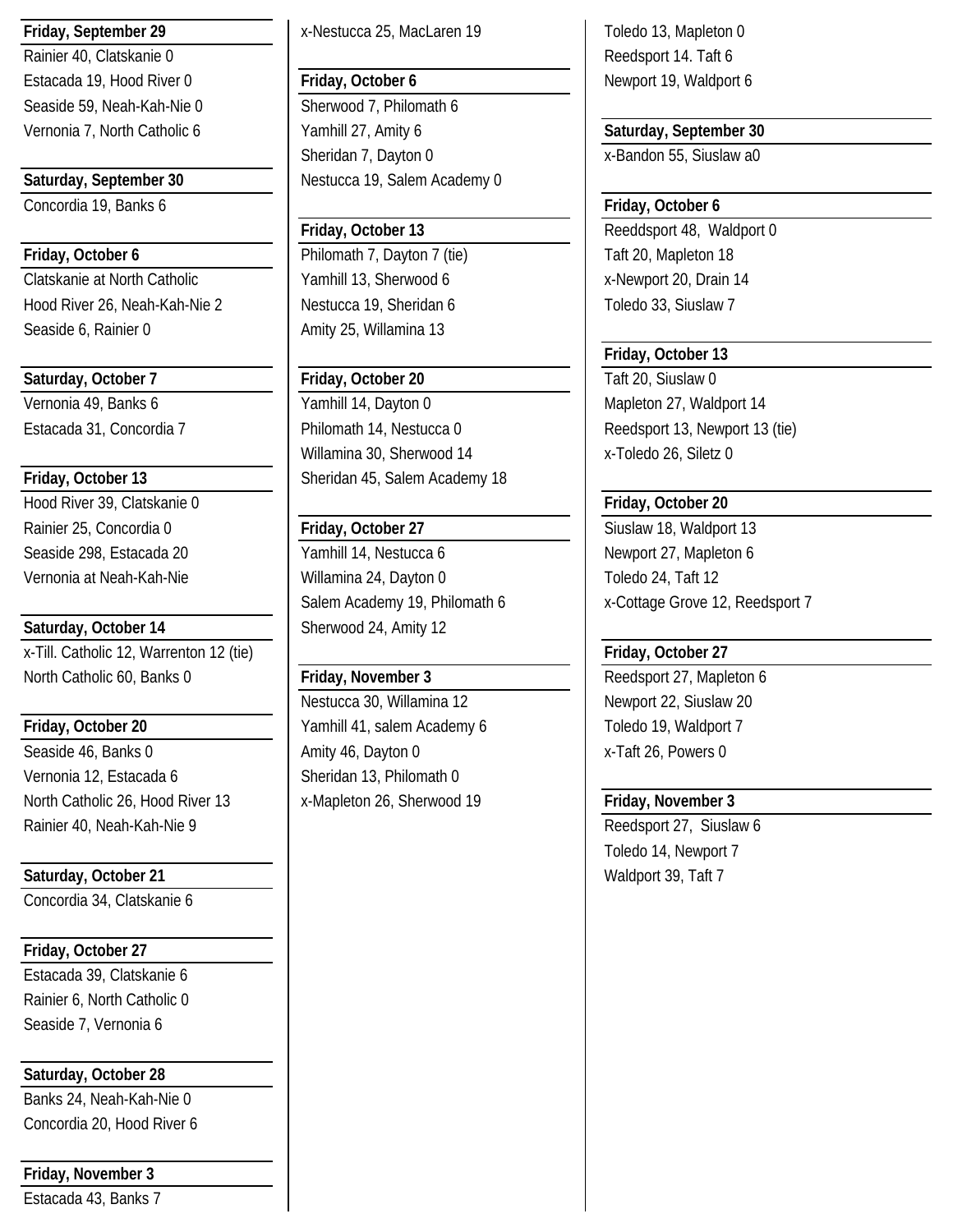| Neah-Kah-Nie at Clatskanie              |                                 |                                   |
|-----------------------------------------|---------------------------------|-----------------------------------|
| Seaside 26, Hood River 18               |                                 |                                   |
| Vernonia 6, Rainier 0                   |                                 |                                   |
|                                         |                                 |                                   |
| Saturday, November 4                    |                                 |                                   |
| North Catholic 12, Concordia 7          |                                 |                                   |
|                                         |                                 |                                   |
| District 4                              | <b>District 5</b>               | District 6                        |
|                                         |                                 |                                   |
| <b>Sunset League</b>                    | <b>Emerald League</b>           | Umpqua League                     |
| <b>Bandon</b>                           | <b>Central Linn</b>             | Douglas                           |
| <b>Brookings</b>                        | Creswell                        | Glendale                          |
| Coquille                                | Drain                           | Glide                             |
| <b>Gold Beach</b>                       | Elmira                          | Myrtle Creek                      |
| Myrtle Point                            | Junction City                   | Oakland                           |
| Pacific                                 | <b>McKenzie</b>                 | Riddle                            |
|                                         | Oakridge                        | Sutherlin                         |
|                                         | <b>Pleasant Hill</b>            |                                   |
|                                         | St. Francis                     |                                   |
|                                         |                                 |                                   |
| Friday, September 8                     | Friday, September 8             | Friday, September 8               |
| x-Myrtle Point 33, Myrtle Creek 7       | Central Linn 26, Oakridge 6     | x-Rogue River 19, Glendale 6      |
| x-Bandon 52, Sutherlin 0                | Creswell 20, Pleasant Hill 14   | Bandon 52, Sutherlin 0            |
| x-Gold Beach 32, Waldport 0             | Drain 14, St. Francis 6         | x-Oakland 13, Powers 7            |
|                                         | McKenzie 27, Junction City 12   | x-Myrtle Point 33, Myrtle Creek 7 |
| Saturday, September 9                   |                                 |                                   |
| x-Brookings 12, Ferndale (CA) 0         | Saturday, September 9           | Saturday, September 9             |
| x-Coquille 48, Douglas 0                | x-Elmira 33, Siuslaw 13         | x-Glide 19, Illionis Valley 0     |
| Friday, September 15                    | Thursday, September 14          | Friday, September 15              |
| x-Myrtle Point 50, Siuslaw 0            | St. Francis 19, Pleasant Hill 0 | Riddle 27, Oakland 7              |
| x-Bandon 26, Toledo 0                   |                                 | Myrtle Creek 45, Glendale 7       |
| x-Gold Beach 15, Taft 7                 | Friday, September 15            |                                   |
| x-Brookings 28, McKinneyville (CA) 0    | Elmira 25, McKenzie 7           | Saturday, September 16            |
| x-Coquille 34, Reedsport 13             | Drain 7, Oakridge 6             | Sutherlin 13, Douglas 7           |
| x-Mapleton 20, Pacific 0                | Central Linn 19, Creswell 0     | Glide 59, Powers 0                |
|                                         | x-Newport 25, Junction City 0   |                                   |
| Friday, September 22                    |                                 | Friday, September 22              |
| x-Bandon 26, Myrtle Creek 25            | Thursday, September 21          | Glide 52, Glendale 0              |
| Gold Beach 13, Brookings 7              | McKenzie 32, Pleasant Hill 8    | Oakland 21, Sutherlin 0           |
| x-Pacific 21, Powers 7                  |                                 | Bandon 26, Myrtle Creek 25        |
| x-Crater 25, Coquille 7                 | Friday, September 22            |                                   |
|                                         | Drain 22, Junction City 0       | Saturday, September 23            |
| Friday, September 29                    | x-Creswell 13, Lowell 6         | Riddle 46, Douglas 6              |
| x-Cottage Grove 0, Myrtle Point 0 (tie) |                                 |                                   |
| x-Gold Beach 27, Powers 0               | Saturday, September 23          | Friday, September 29              |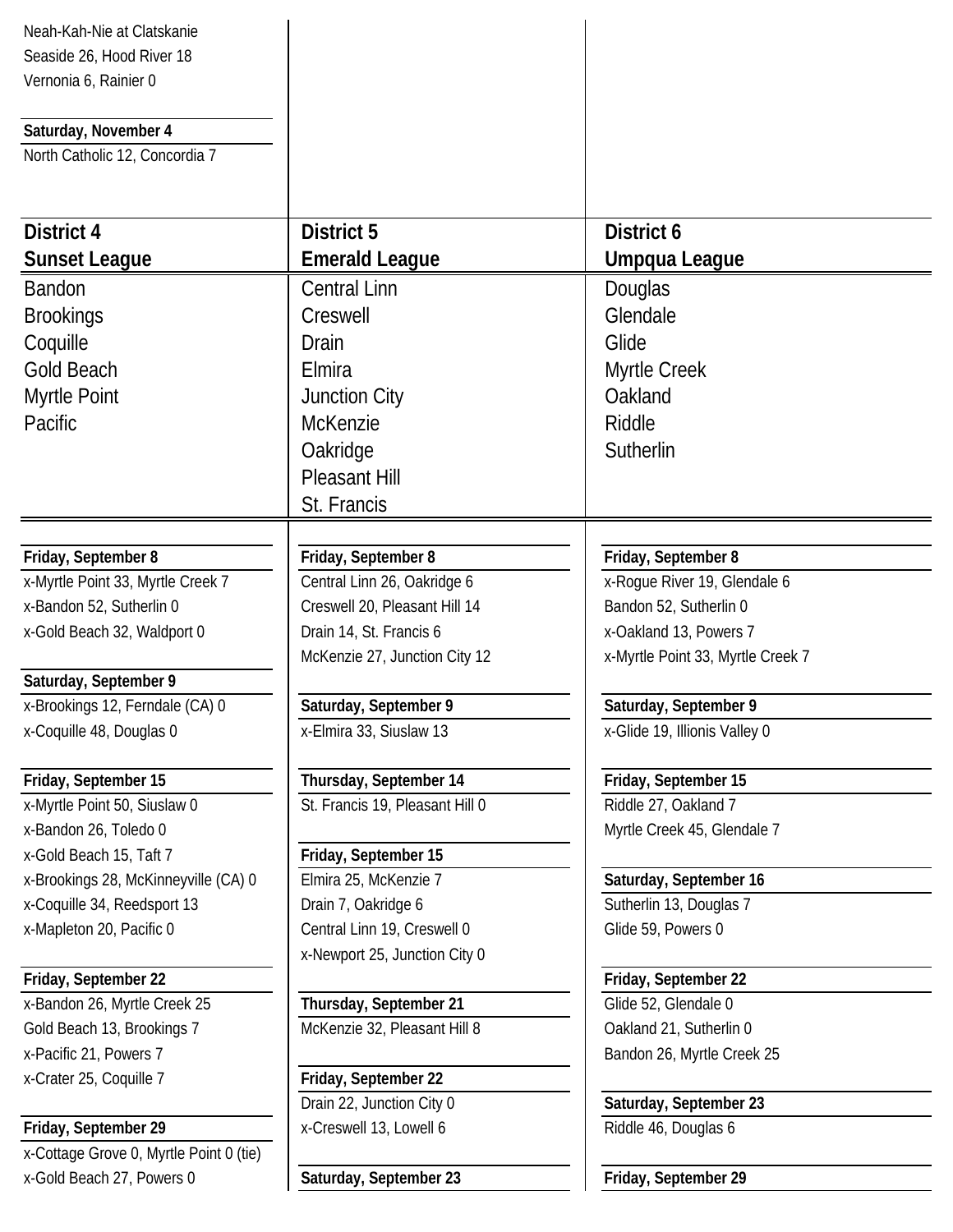Bandon 38, Gold Beach 12

Myrtle Point 33, Gold Beach 0 Cental Linn 34, Pleasant Hill 0 Bandon 31, Brookings 19 **Friday, October 13** x-Newport 20, Drain 14 **Friday, October 13** 

**Saturday, October 14 Saturday, October 7 Calculary Active 13** Oakland 25, Glendale 13 x-Warrenton at Tillamook Catholic Elmira 25, Creswell 12

Myrtle Point 27, Bandon 7 Drain 13, Elmira 6

**Friday, October 27 Saturday, October 14** Gold Beach 26, Pacific 0 Glide 19, Douglas 0

Myrtle Point 6, Coquille 0 <br> **Oakridge 26, Junction City 19** x-Phoenix 53, Douglas 0 Bandon 52, Pacific 20 x-Central Linn 13, Crow 7 Riddle 54, Glendale 0 Gold Beach 19, Brookings 6 Myrtle Creek 25, Sutherlin 0

Elmira 14, Central Linn 6 Riddle 41, Sutherlin 7

x-North Bend 14, Coquille 12 St. Francis 20, Central Linn 6 Oakridge 38, Pleasant Hill 0 **Friday, October 6 Friday, October 6 Drain 26, Creswell 6** Glide 19, Sutherlin 7 Coquille 20, Brookings 13 **X**-McLenzie 38, Crow 19 **Riddle 13, Myrtle Creek 6** Myrtle Point 41, Pacific 0 **Elmira 13, Junction City 7** X-Yoncalla 27, Oakland 6

**Friday, October 13** Junction City 20. St. Francis 0 Douglas 27, Glendale 13

**Friday, October 20 Friday, October 13** Glide 20, Riddle 0 Coquille 38, Gold Beach 0 Central Linn 20, McKenzie 13 **Friday, October 20** Brookings 19, Pacific 6 <br>
x-Willamette 7, Oakridge 6 <br>
Sutherlin 7, Glendale 0

Myrtle Point 33, Brookings 6 St. Francis 26, Creswell 13 **Saturday, October 21** Bandon 19, Coquille 7 Junction City 32, Pleasant Hill 6 Myrtle Creek 20, Oakland 0

**Friday, October 20 Friday, November 3 Drain 33, Pleasant Hill 0 Friday, October 27** 

> **Saturday, October 21** McKenzie 13, Creswell 0 **Saturday, October 28** Elmira 7, St. Francis 6 Glide 44, Oakland 6

**Saturday, October 21 Friday, November 3** Elmira 7, St. Francis 6 Phoenix 37, Glide 12

**Friday, October 27** Elmira 7, Oakridge 0 McKenzie 13, St, Francis 0 Junction City 19, Creswell 0 Drain 18, Central Linn 7 x-Willamette 27, Pleasant Hill 0

**Friday, November 3**

x-St. Bernards 27, Brookings 6 St. Francis 7, Oakridge 6 New York St. Mary's 32, Glendale 14 **Saturday, September 30 Contract 20** Oakland 37, Douglas 12 x-Bandon 55, Siuslaw 0 **Friday, September 29** Myrtle Creek 12, Glide 12 (tie)

**Friday, October 6 Saturday, October 7**

Coquille 43, Pacific 0 Coquille 43, Pacific 0 Coquille 43, Pacific 0 Coquille 43, Pacific 0 Coquille 43, Sutherlin 7 Myrtle Creek 57, Douglas 0

 **Saturday, October 14**

x-Riddle 54, Powers 0

*(District playoff for state berth)*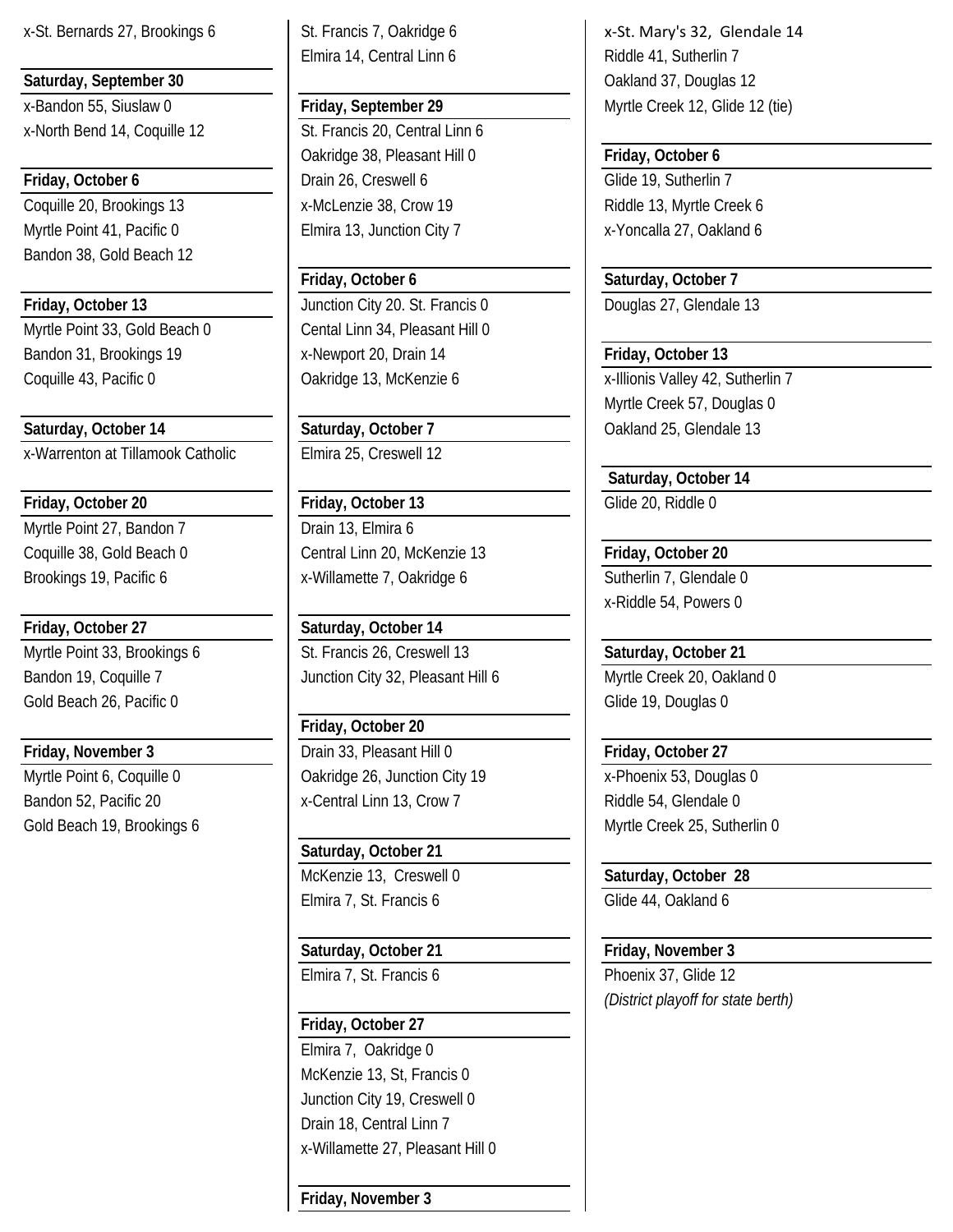|                                                                   | Central Linn 32, Junction City 31                           |                                                           |
|-------------------------------------------------------------------|-------------------------------------------------------------|-----------------------------------------------------------|
|                                                                   | Drain 29, McKenzie 7                                        |                                                           |
|                                                                   | Elmira 38, Pleasamnt Hill 0                                 |                                                           |
|                                                                   | Saturday, November 4                                        |                                                           |
|                                                                   | Oakridge 13, Creswell 0                                     |                                                           |
|                                                                   | x-Willamette 25, St. Francis 0                              |                                                           |
|                                                                   |                                                             |                                                           |
| District 6                                                        | District 7                                                  | <b>District 8</b>                                         |
| Rogue League                                                      | <b>Central-Eastern League</b>                               | <b>Capital Conference</b>                                 |
| Eagle Point                                                       | <b>Burns</b>                                                | Canby                                                     |
| Henley                                                            | <b>Grant Union</b>                                          | Cascade                                                   |
| <b>Illionis Valley</b>                                            | Madras                                                      | Central                                                   |
| Lakeview                                                          | Mac-Hi                                                      | Gervais                                                   |
| Phoenix                                                           | <b>Nyssa</b>                                                | Mt. Angel                                                 |
| Rogue River                                                       | Vale                                                        | North Marion                                              |
| St. Mary's                                                        |                                                             | <b>Scio</b>                                               |
|                                                                   |                                                             | Silverton                                                 |
|                                                                   |                                                             | Serra Catholic                                            |
|                                                                   |                                                             | Woodburn                                                  |
|                                                                   |                                                             |                                                           |
| Friday, September 8                                               | Friday, September 8                                         | Friday, September 8                                       |
| x-Crater 20, Eagle Point 7                                        | x-Vale 13, Meridan (ID) 13 (tie)                            | Stayton 20, Scio 13                                       |
| x-Ashland 13, Phoenix 0                                           | x-Nyssa 26, Parma (ID) 6                                    | x-Canby 34, Molalla 13                                    |
| x-Henley 7, Chiloquin 7 (tie)                                     | x-Pilot Rock 21, Grant Union 0                              | x-Mt. Angel at Tillamook Catholic                         |
| x-Rogue River 19, Glide 6                                         | x-Pendleton 7, Mac-Hi 0                                     | Serra Catholic 19, Silverton 12                           |
|                                                                   | x-Payette (ID) 42, Burns 12                                 | x-Central 7, Sandy 6                                      |
| Satuirday, September 9                                            |                                                             | x-MacLaren 18, Gervais 13                                 |
| x-St. Mary's 20, Sacred Heart (KF) 6                              | Saturday, September 9                                       |                                                           |
| x-Glide 19, Illionis Valley 0                                     | x-Bend 14, Madras 8                                         | Friday, September 15                                      |
|                                                                   |                                                             | Scio 13, Santiam 0                                        |
| Friday, September 15                                              | Friday, September 15                                        | x-Cascade 25, Waldport 0                                  |
| x-Henley 20, Merrill 0                                            | x-Vale 28, Payette (ID) 7                                   | x-Molalla 19, Woodburn 7                                  |
| Phoernix 20, Roquie River 0<br>Eagle Point 33, Illionis Valley 13 | x-Nyssa 26, Weiser (ID) 6<br>Grant Union at Prineville JV's | x-Canby 20, Scappoose 0<br>x-Mt. Angel 32, North Marion 0 |
|                                                                   | x-Hermiston 25, Mac-Hi 7                                    | x-Jesuit 27, Serra Catholic 0                             |
| Saturday, September 16                                            | x-Redmond 19, Madras 7                                      | Central 25, Silverton 7                                   |
| St. Mary's 13, Lakeview 0                                         | Burns 21, Modoc (CA) 6                                      |                                                           |
|                                                                   |                                                             | Friday, September 22                                      |
| Friday, September 22                                              | Friday, September 22                                        | x-Madras 20, Stayton 0                                    |
| Eagle Point 38, Lakeview 7                                        |                                                             | North Marion 13, Cascade 6                                |
| Henley 7, Illionis Valley 0                                       | x-Madras 20, Stayton 0                                      | Serra Catholic 14, Mt. Angel 7                            |
|                                                                   | x-Nyssa 14, Meridan (ID) 6                                  | Canby 31, Gervais 0                                       |
| Saturday, Septmber 23                                             | x-Vale 20, Weiser (ID) 0                                    | Central 33, Woodburn 0                                    |
| Phoenix 25, St. Mary's 21                                         |                                                             |                                                           |
|                                                                   | Satuirday, September 23                                     | Friday, September 29                                      |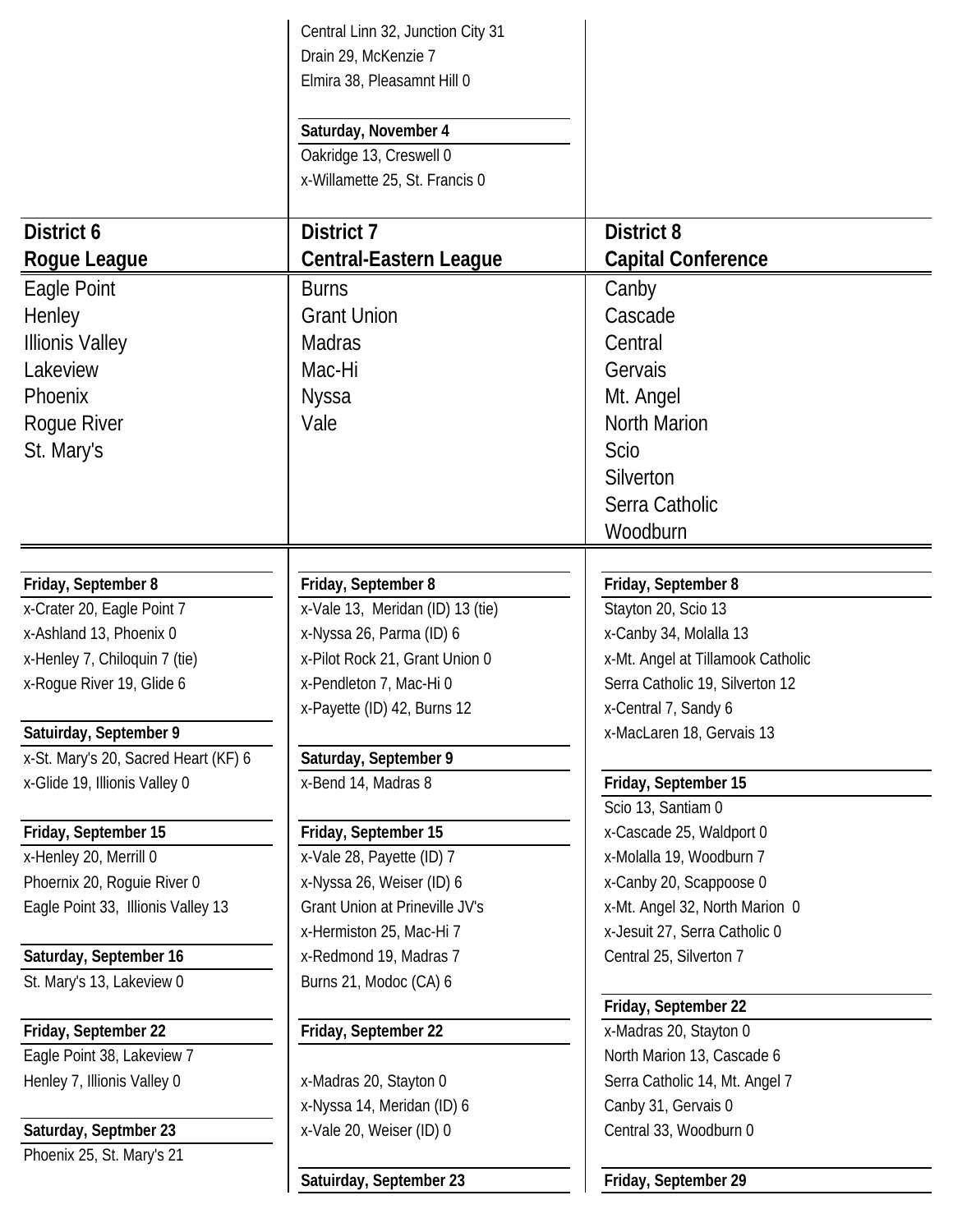Henley 21, Roque River 6 Central 21, Mt. Angel 0 Phoenix 27, Eagle Point 18 **Friday, September 29** Woodburn 7, Cascade 6

Lakeview 13, Illionis Valley 0 x-Pilot Rock 19, Mac-Hi 14 **Friday, October 6**

Phoenix 46, Illionis Valley 0 Burns 21, Wasco County 13 Stayton 14, Woodburn 6

Phoenix 31, Lakeview 7 Phoenix 31, Lakeview 7 Canby 25, Cascade 6 Eagle Point 33, Rogue River 0 **Saturday, October 6** Serra Catholic 0, Central 0 (tie)

# **Saturday, October 14 Friday, October 13** Mt. Angel 34, Scio 7

Phoenix 49, Henley 7 x-Enterprise at Mac-Hi North Marion 30, Gervais 0 St. Mary's 27, Eagle Point 13 and the contract of the Canby 19, Serra Catholic 6 Illionis Valley 7, Rogue River 6 **Friday, October 20** Central 34, Stayton 7

**Saturday, October 21** x-Condon 40, Grant Union 0 Modoc (CA) 12, Lakeview 6 **X** x-Nyssa 53, Enterprise 0 **Friday, October 27** 

## **Friday, October 27** *(sub-district playoff)* **Woodburn 27, North Marion 0** Eagle Point 12, Henley 6 Gervais 13, Scio 0 Lakeview 0, Roque River 0 (tie) **Friday, October 27** The Central 34, Cascade 0

**Saturday, October 28 Burns 25, Grant Union 6 Friday, November 3** 

# **Playoffs**

**Friday, September 29** Mac-Hi 20, Clarkston (WA) 12 Serra Catholic 32, Scio 6

x-Ontario 32, Nyssa 6 Canby 40, North Marion 18 **Saturday, September 30** x-Hepner 14, Grant Union 0 Madras 45, Burns 19 x-Central 32, Canby 0

St. Mary's 20, Roque River 7 Madras 35, Heppner 0 North Marion 13, Scio 0 x-Vale 19, Ontario 0 **Friday, October 13** X-Nyssa 14, Payette (ID) 13 **Friday, October 13** 

x-Illionis Valley 42, Sutherlin 7 x-Mac-Hi 19, De Dalles (WA) 6 Woodburb 25, Gervais 0

St. Mary's 25, Henley 6 x-Sherman 27, Burns 21 Vale 20, Nyssa 6 **Friday, October 20 Friday, October 20** Madras 47, Grant Union 0 Woodburn at Scio

x-Madras 31, Sherman 6 Mullet 2016 Mt. Angel 15, Cascade 0 Vale 54, MacHi 0 Mt. Angel 13, Canby 6

x-Vale 32, Parma (ID) 0

Phoenix 37, Glide 12 Vale 33, Madras 6 Stayton at Cascade *(District playoff for state berth) (District playoff for state berth)* Mt. Angel 32, Woodburn 20

**Quarterfinals Quarterfinals Quarterfinals Friday, November 10 Friday, November 10 Friday, November 10**

x-St. Mary's 32, Glendale 14 x-Emmett (ID) 14, Vale 13 Stayton at Gervais 21, Stayton 14

# **Friday, October 6 Serra Catholic 32, Cascade 7** Serra Catholic 32, Cascade 7 Henley 13, Lakeview 7 **Friday, October 6** Mt. Angel 25, Gervais 13

Stayton 21, North Marion 6

x-Phoenix 53, Douglas 0 x-Emmette 14, Nyssa 6 Serra Catholic 13, Stayton 0

St. Mary's 25, Illionis Valley 7 x-Madras 38, Maupin 0 Central 40, North Marion 6 Canby 27, Scio 0 **Friday, November 3 Saturday, November 4** Serra Catholic 44, Gervais 6

# **Class A-1 Class A-2 Class B-11**